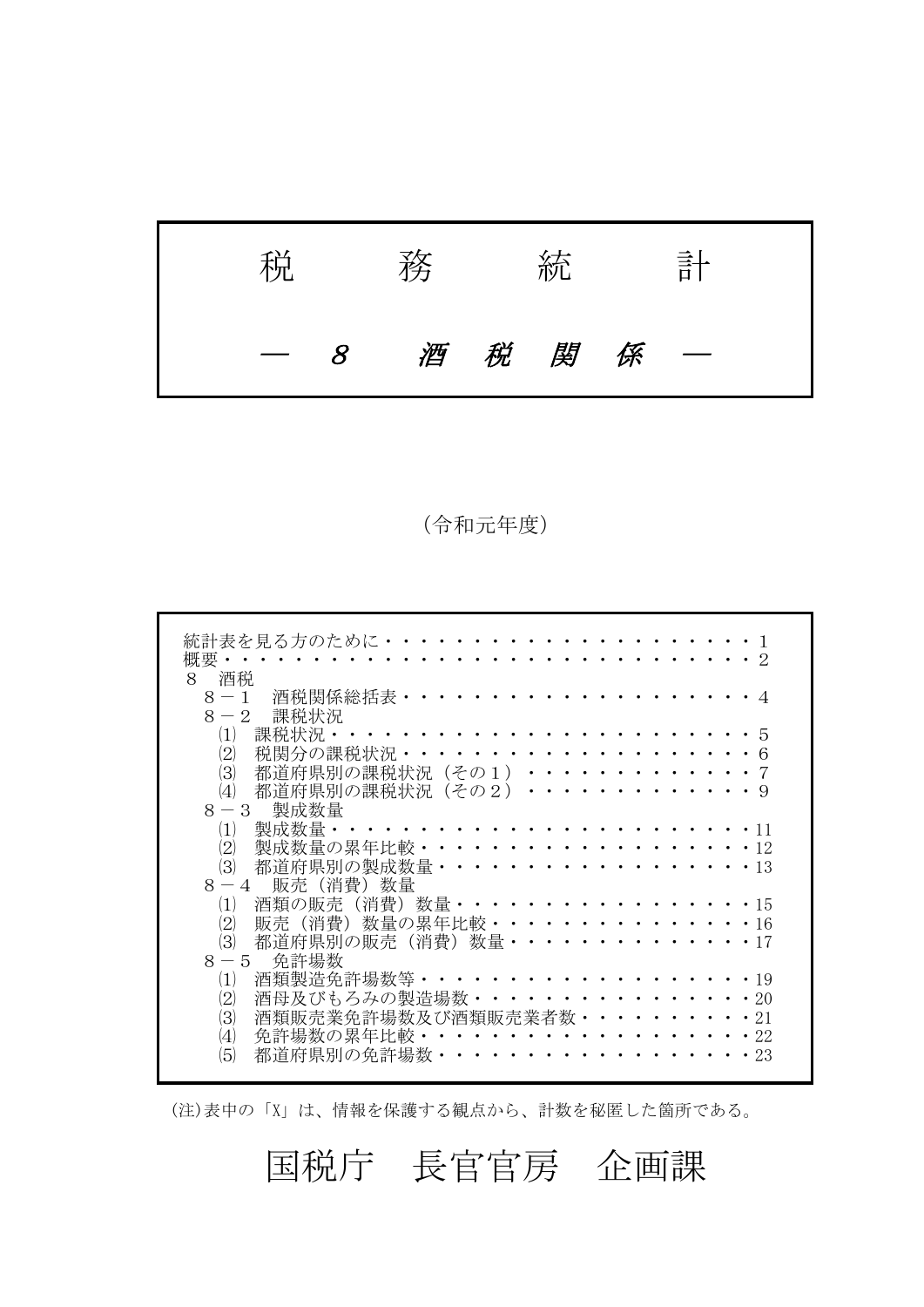## 8 酒 税

Liquor tax

 令和元年度における酒税の税額は1兆1,805億円(前年1兆2,072億円)で、前年に比べて267億円(伸び率△2.2%)減少している。 (1) また、販売(消費)数量は 813万kl (前年825万kl)で、前年に比べて12万kl(伸び率△1.4%)減少している(第21表参照)。

The amount of liquor tax for FY 2019 is 1,180.5 billion yen, which is 26.7 billion yen less (rate of increase:-2.2%) than the previous year (1,207.2 billion yen).

The volume of sales (consumption) is 813 million kl, which is 12 million kl less (rate of increase:-1.4%) than the previous year (825 million kl ) (see Table 21).

|  | (第21表)酒税の税額、販売(消費)数量                                          |  |  |
|--|---------------------------------------------------------------|--|--|
|  | Table 21: Amount of liquor tax, Volume of sales (consumption) |  |  |

| 区<br>Type | 分    | 税<br>額<br>Amount of tax | 伸び率<br>Growth rate | 販売数量<br>書)<br>(消<br>Volume of sales<br>(consumption) | 伸び率<br>Growth rate |
|-----------|------|-------------------------|--------------------|------------------------------------------------------|--------------------|
|           |      | 億円                      | $\frac{0}{0}$      | kl                                                   | $\frac{0}{0}$      |
|           |      | 100 million yen         |                    |                                                      |                    |
| 平成26年度    | 2014 | 12, 487                 | $\triangle$ 3.2    | 8, 331, 433                                          | 3.0<br>Λ           |
| 27        | 2015 | 12,603                  | 0.9                | 8, 475, 607                                          | 1.7                |
| 28        | 2016 | 12, 465                 | $\triangle$ 1.1    | 8, 411, 874                                          | 0.8<br>л           |
| 29        | 2017 | 12, 299                 | $\triangle$ 1.3    | 8, 373, 636                                          | 0.5<br>Λ           |
| 30        | 2018 | 12,072                  | $\triangle$ 1.8    | 8, 245, 929                                          | 1.5                |
| 令和元       | 2019 | 11,805                  | $\triangle$ 2.2    | 8, 127, 905                                          | Λ<br>1.4           |

(2) 税額を品目等別に前年と比べると、リキュールは1,846億円から1,981億円 (構成比16.8%) へと135億円 (伸び率7.3%) 、ウイスキー 及びブランデーは505億円から527億円(構成比4.5%)へと22億円(伸び率4.3%)増加している。

 これに対し、ビールは5,372億円から5,079億円(構成比43.0%)へと293億円(伸び率△5.5%)、焼酎は1,823億円から1,759億円( 構成比14.9%)へと64億円(伸び率△3.5%)、発泡酒は860億円から796億円(構成比6.7%)へと64億円(伸び率△7.5%)、清酒は557 億円から523億円(構成比4.4%)へと35億円(伸び率△6.2%)減少している(第22図参照)。

Compared to the previous year, the amount of tax revenue by item of alcoholic beverage changed as follows:Liqueur increased by 13.5 billion yen (rate of increase: 7.3 %) from 184.6 billion yen to 198.1 billion yen (component ratio:16.8%);Wisky and Brandy increased by 2.2 billion yen (rate of increase:4.3%) from 50.5 billion yen to 52.7 billion yen (component ratio:4.5%).

Beer decreased by 29.3 billion yen (rate of increase: -5.5 %) from 537.2 billion yen to 507.9 billion yen (component ratio: 43.0 %); Shochu (Japanese white distilled liquor) decreased by 6.4 billion yen (rate of increase: -3.5 %) from 182.3 billion yen to 175.9 billion yen (component ratio:14.9 %); Sparkling liquor decreased by 6.4 billion yen (rate of increase: -7.5 %) from 86.0 billion yen to 79.6 billion yen (component ratio: 6.7%); Sake decreased by 3.5 billion yen (rate of increase:-6.2%) from 55.7 billion yen to 52.3 billion yen (component ratio:4.4%).(see Figure 22).



(第22図)品目等別の税額

Figure 22: Amount of tax revenue by item of alcoholic beverage